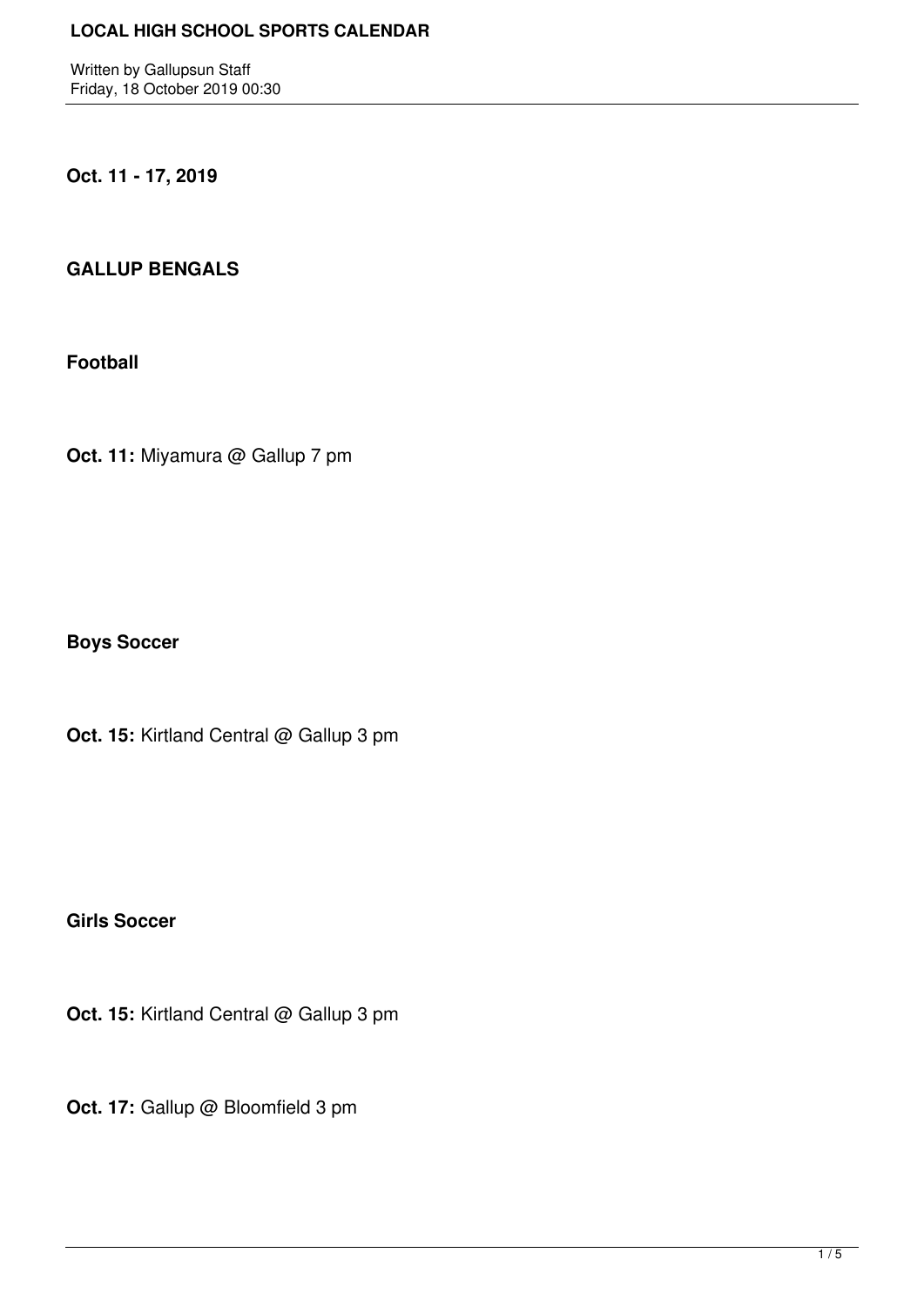Written by Gallupsun Staff Friday, 18 October 2019 00:30

### **Girls Volleyball**

**Oct. 15:** Aztec @ Gallup 6:30 pm

**Oct. 17:** Kirtland Central @ Gallup 4 pm

# **MIYAMURA PATRIOTS**

**Boys Soccer**

**Oct. 15:** Miyamura @ Bloomfield 3 pm

**Oct. 17:** Aztec @ Miyamura 3 pm

**Girls Soccer**

**Oct. 15:** Bloomfield @ Miyamura 3 pm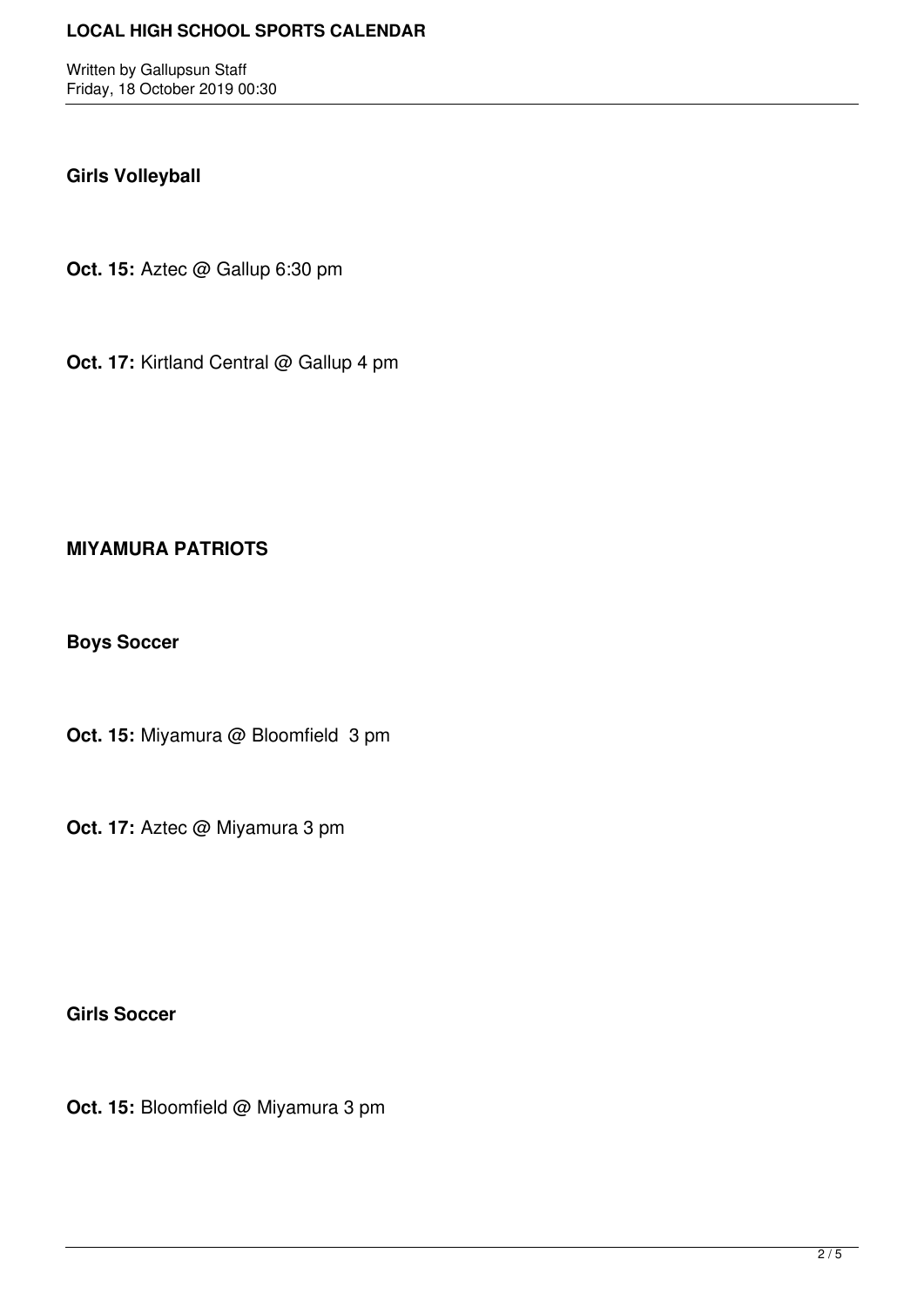Written by Gallupsun Staff Friday, 18 October 2019 00:30

**Oct. 17:** Miyamura @ Aztec 6 pm

**Girls Volleyball**

**Oct. 15:** Shiprock @ Miyamura 6:30 pm

**Oct. 17:** Miyamura @ Aztec 6:30 pm

REHOBOTH CHRISTIAN LYNX

**Boys Soccer**

**Oct. 15:** Rehoboth @ Desert Academy/Santa Fe Waldorf 3 pm

**Girls Volleyball**

**Oct. 11:** Rehoboth @ Dulce 5 pm

**Oct. 15:** Rehoboth @ Tse' Yi' Gai TBA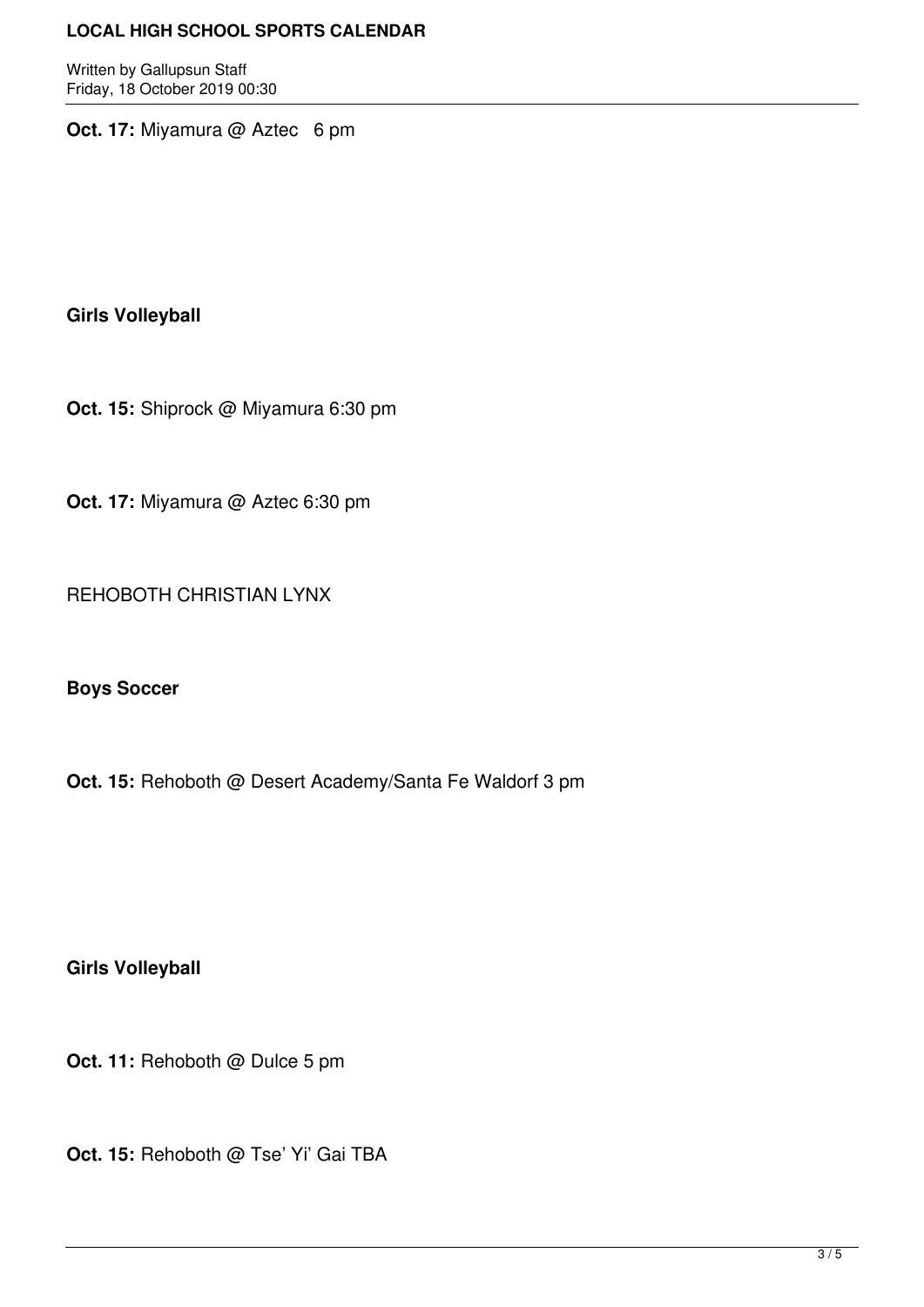Written by Gallupsun Staff Friday, 18 October 2019 00:30

Oct. 17: Newcomb @ Rehoboth TBA

**WINGATE**

**Football**

**Oct. 11:** Shiprock @ Wingate 6 pm

**Volleyball**

**Oct. 15:** Thoreau @ Wingate 4 pm

**Oct. 17:** Zuni @ Wingate 4 pm